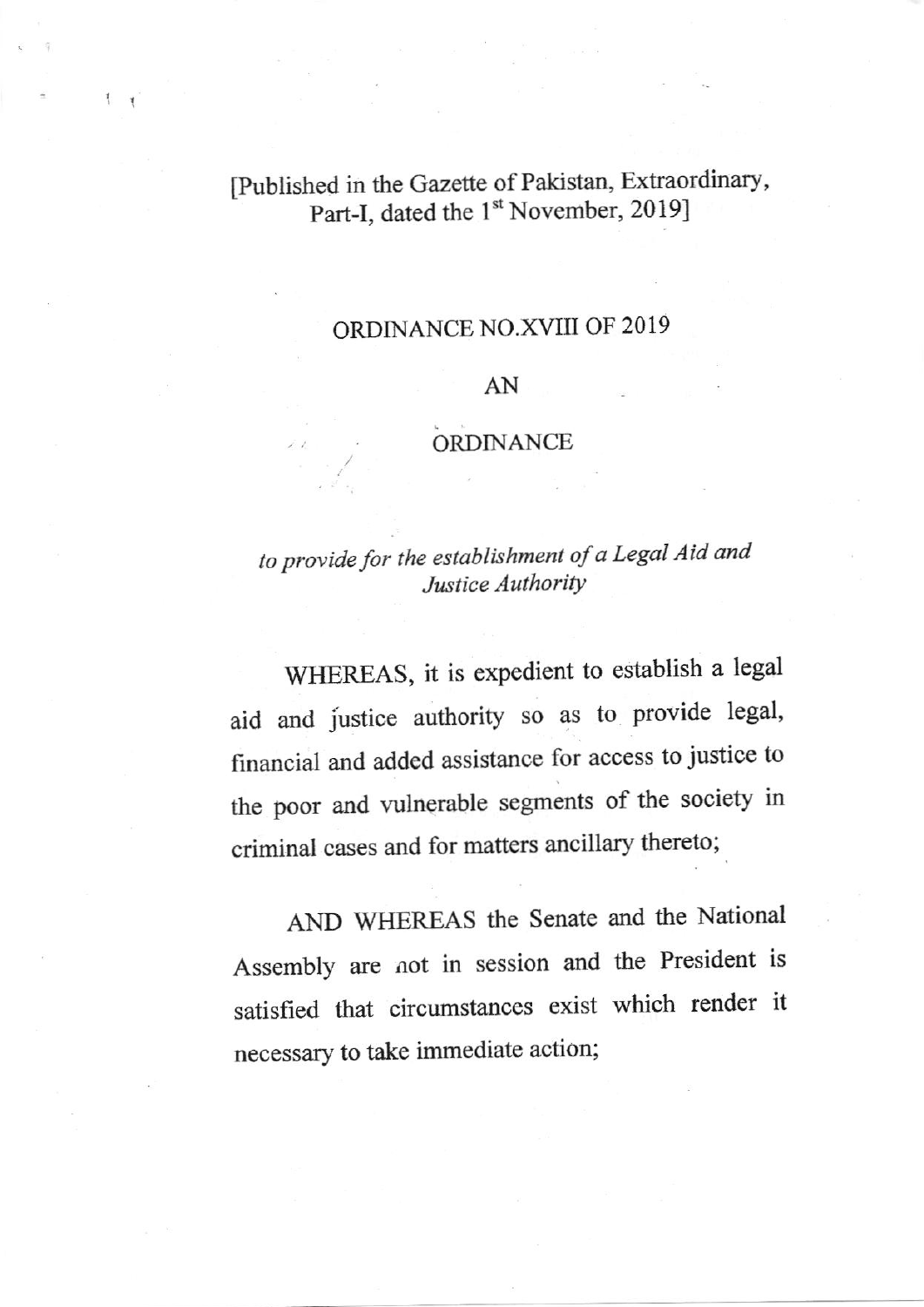NOW THEREFORE, in exercise of powers conferred by clause (1) of Article 89 of the Constitution of the Islamic Republic of Pakistan, the President is pleased to make and promulgate the following ordinance:-

Short title, extent and commencement.-(1) This Ordinance may 1. be called the Legal Aid and Justice Authority Ordinance, 2019.

(2) It extends to the whole of Pakistan.

ŧ

(3) This Ordinance or any part thereof shall come into force on such date or dates as the Government may by notification in the official Gazette, appoint.

Definitions.- (1) In this Ordinance, unless there is anything repugnant  $2.$ in the subject or context.-

- "applicant" means any person who- $(a)$ 
	- makes an application for legal aid under this Ordinance or on  $(i)$ whose behalf such an application is made; or
	- a person who is of unsound mind or lunatic or minor;  $(ii)$
- "Authority" means the Legal Aid and Justice Autority established under  $(b)$ section 3;
- "Board" means the Board of Governors constituted under section 4;  $(c)$
- "Chairperson" means Chairman of the Board and includes any person  $(d)$ for the time being performing the functions of the Chairperson;
- "Court" means a court established under any law for the time being in  $(e)$ force;
- "Director-General" means the Director-General of the Authority;  $(f)$
- "Free Representation Unit" means a special unit comprising advocates  $(g)$ and volunteers to provide legal or other social services on pro bono basis either on case to case basis or in respect of a group or set or type of cases other than the panel;
- "Government" means the Federal Government;  $(h)$
- "legal aid" means the provision of assistance, to a person who is unable  $(i)$ to afford legal assistance, representation and access to justice;

 $-2-$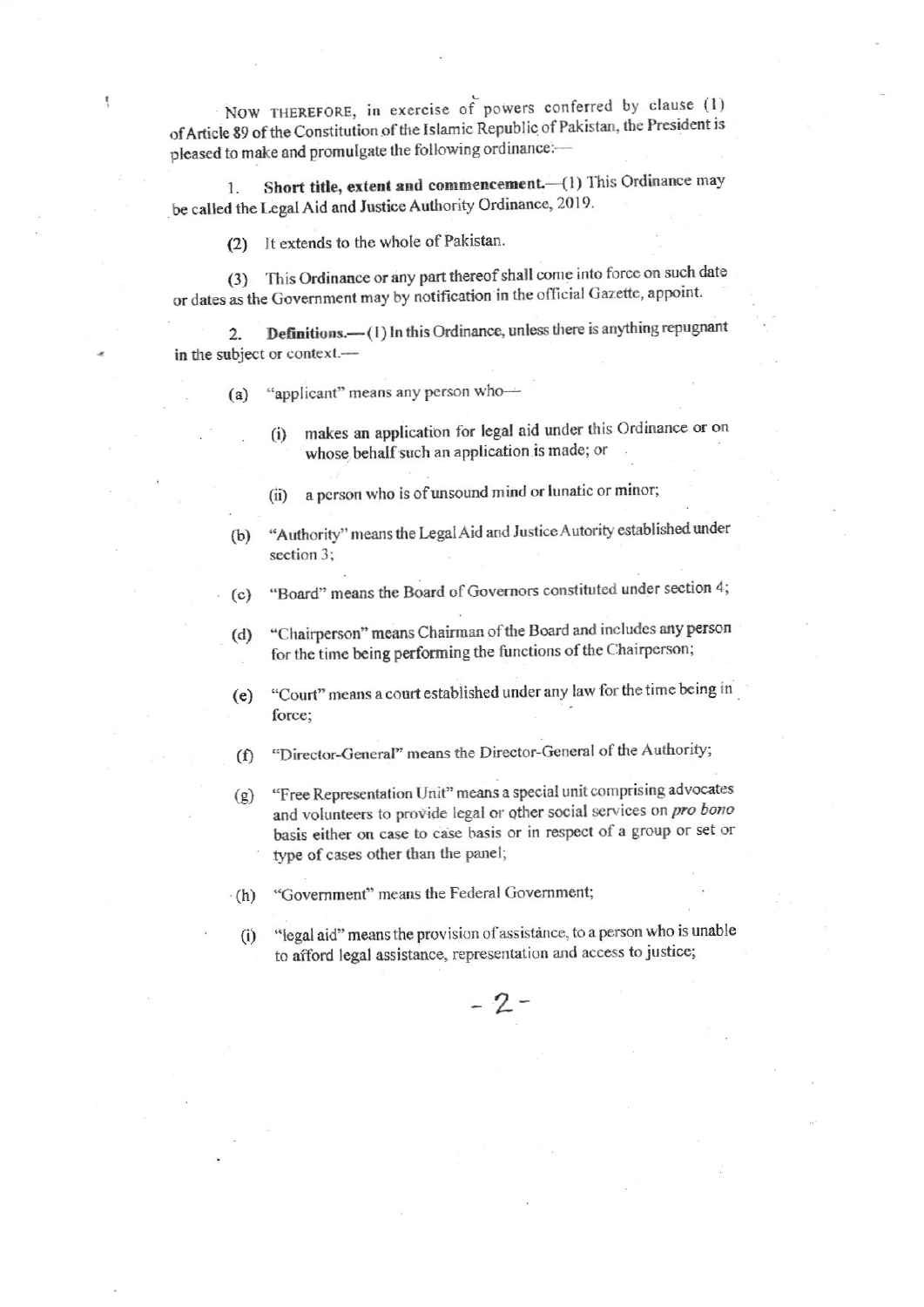- "Member" means a member of the Board;  $(i)$
- "panel" means the list of advocates and volunteers prepared by the  $(k)$ Authority under section 13;
- "prescribed" means prescribed by rules or regulations under this  $(1)$ Ordinance, as the case may be;
- "rules" mean the rules made under this Ordinance;  $(m)$
- "Secretary" means the Secretary of the Board; and  $(n)$
- "Volunteer" means any person other than an Advocate who may  $\circ$ provide legal or other services on pro bono or fee basis to the applicants.

(2) A word or expression used in the Ordinance and not defined shall have the same meaning as is assigned to it in the Code of Criminal Procedure, 1898 (V of 1898) or the Legal Practitioners and Bar Councils Act, 1973 (XXXV of 1973).

Establishment of the Authority.-(1) The Government, by 3. notification in the official Gazette, shall establish a Legal Aid and Justice Authority to carry out the purposes of this Ordinance.

(2) The headquarters of the Authority shall be at Islamabad and it may, with the prior approval of the Government, set up as many offices all over the country as, when and where required.

Management.-(1) The general direction and administration of the  $4_{\cdot}$ Authority and its affairs shall vest in the Board, which shall exercise all powers and do all acts and things which may be exercised or done by the Authority.

(2) The Board shall, in the discharge of its functions, be guided on questions of policy by such directions as the Government may give from time to time.

(3) If any question arises as to whether any matter is a matter of policy or not, the decision of the Government in respect thereof shall be final.

Composition of the Board.-(1)The Board of Governors shall 5. consist of the following members, namely:-

 $-3-$ 

Federal Minister for Human Rights  $(i)$ 

Chairperson Member

Attorney-General for Pakistan  $(ii)$ Advocate General of each Province and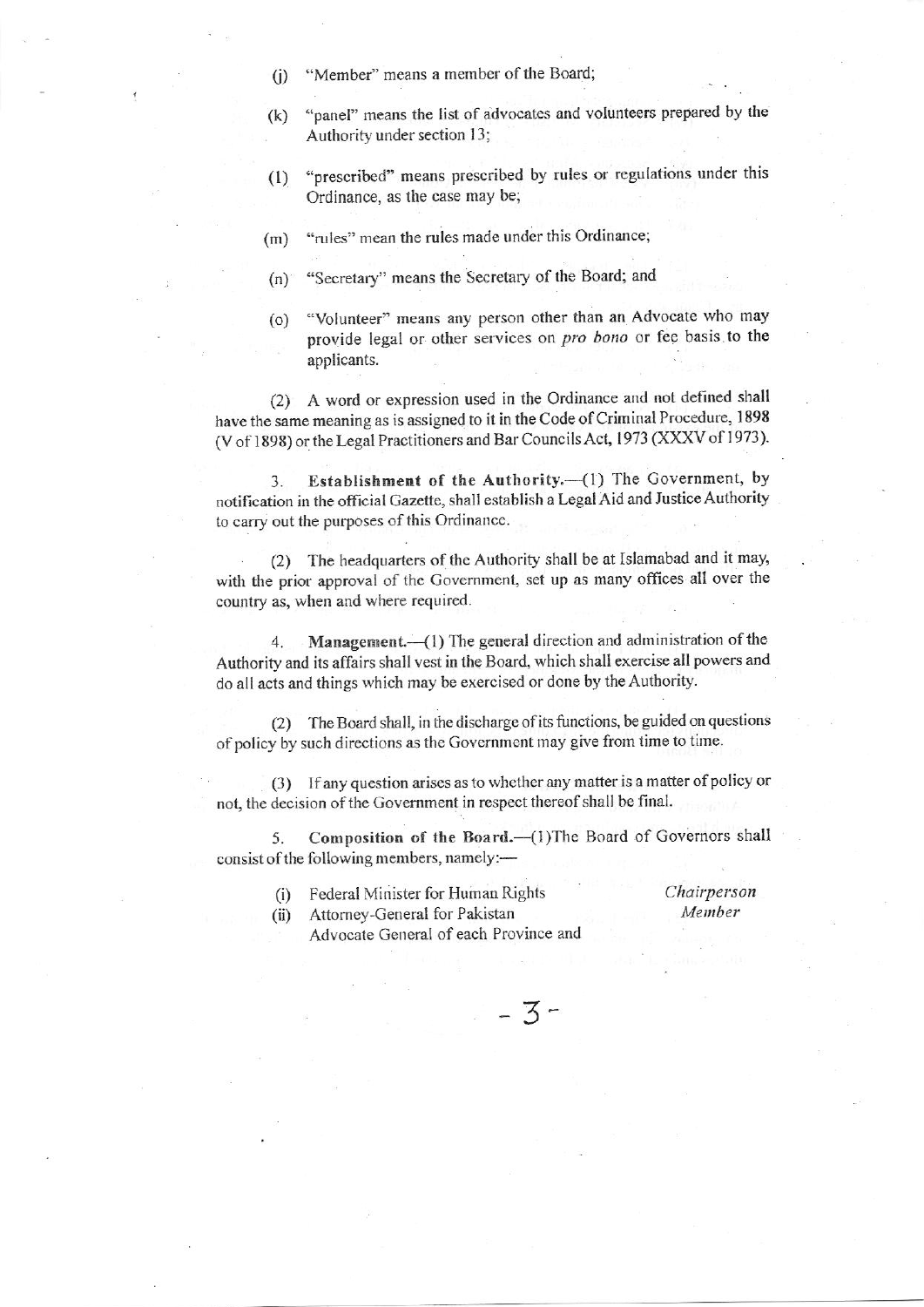**Islamabad Capital Territory**  $(iii)$ Secretary, Ministry of Human Rights  $(iv)$ Secretary, Ministry of Finance  $(v)$ Secretary, Ministry of Law and Justice  $(vi)$ Vice-Chairman, Pakistan Bar Council  $(vii)$ One Prominent Female Social Worker  $(viii)$ Director-General, of the Authority  $(ix)$ 

Member Member/Secretary

Members

Member

Member

Member

Member

(2) The Chairperson shall preside at every meeting of the Board and in case of his absence for any reason, the Government may designate any other Minister as a Chairperson.

(3) The Authority may, with the prior approval of the Government, co-opt any other person as a member.

(4) No act or proceeding of the Board shall be invalid merely on the ground of the existence of any vacancy, or any defect, in the constitution of the Board.

(5) If an ex-officio Member is unable to attend a meeting of the Board, he may authorize a representative not below BPS-20 to attend the meeting.

6. Meetings of the Board.—(1) The Chairperson may convene such meetings of the Board at such times and places as he considers necessary for the efficient performance of the functions of the Board.

At any meeting of the Board the quorum shall be seven Members.  $(2)$ 

(3) All issues arising at any meeting of the Board shall be decided by a majority of votes of the Members present and voting.

(4) Subject to the provisions of this Ordinance, the Chairperson may give directions regarding the procedure to be followed at or in connection with any meeting of the Board.

Director-General.-- (1) There shall be a Director-General of the 7. Authority who shall be appointed by the Government at such re-muneration and on such terms and conditions as it thinks-fit.

(2) No person shall be appointed as a Director-General unless he is qualified to be appointed as a judge of a High Court.

(3) The Director-General shall be responsible to the Authority for the day-to-day administration of the business of the Authority and shall discharge such duties and perform such functions as are assigned to him by the Board.

 $-4-$